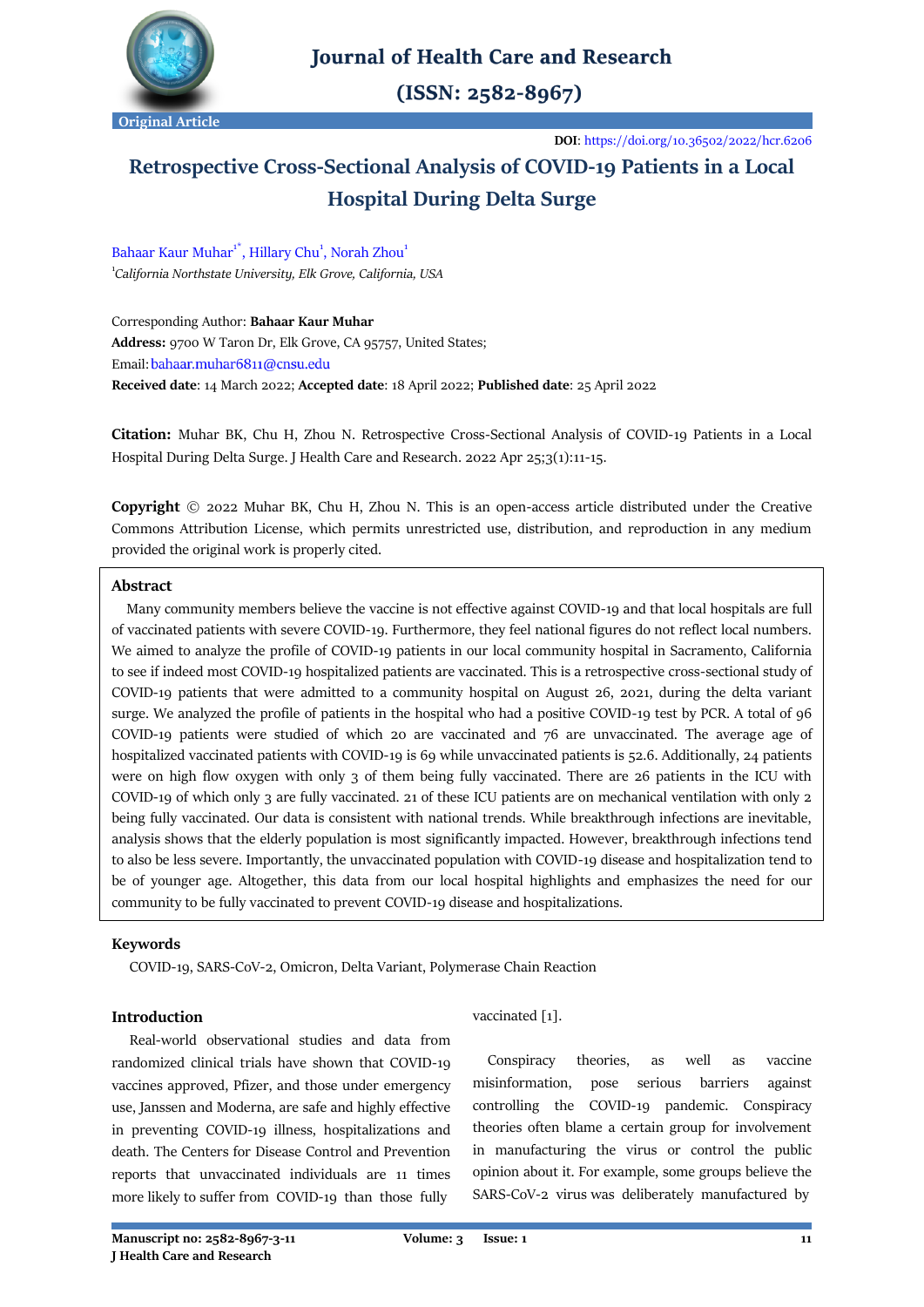# **Original Article**

the Chinese as a bioterrorist attack while others opinionated that COVID-19 was a hoax or exaggerated by left-wingers as a ploy to derail the U.S. presidential elections [2]. A study investigated the various conspiracy theories in different countries and found that of 578 rumors, 36% were related to vaccine development, availability, and access, 20% related to morbidity and mortality, 8% to safety, efficacy, and acceptance, and the rest were other categories [3]. Additionally, of these rumors and conspiracy theories, 5% were true, 83% were false, 10% were misleading, and 2% were exaggerated [3].

 Furthermore, people who believe conspiracies report their intentions to vaccinate are 3.9 times lower and furthermore display less support for COVID-19 public health policies than participants who disbelieved conspiracies [4]. Increasing vaccination rates in our community is the best step towards ending the pandemic and tackling COVID-19 variants. To best increase vaccination rates, accurate local information from within the community should be presented. Therefore, in this retrospective cross-sectional study, we have analyzed 96 patients who presented with COVID-19 in Kaiser South Sacramento on August 26, 2021, highlighting the relevance and importance of vaccination status on COVID-19 illnesses and hospitalizations.

### **Methods**

 This is a retrospective cross-sectional study of COVID-19 patients that were admitted in Kaiser South Sacramento on August 26, 2021, specifically during



# wave 4 of the COVID-19 pandemic and the delta variant surge. These patients were admitted in various parts of the hospital including the emergency department (ED), medical surgical floor, telemetry unit, and intensive care unit (ICU). In addition to patient age, we have included data on patient use of nasal cannula oxygen (up to 6 L/min), high flow oxygen (up to 60 L/min), continuous positive airway pressure therapy (CPAP / BiPAP), and ventilator/intubation. We do not report on any patient's ECMO use since this hospital is not equipped with ECMO. We have also reported the patients' vaccination status. A patient is considered fully vaccinated 2 weeks after the second dose of either Pfizer or Moderna vaccine, or 2 weeks after one dose of Janssen vaccine.

#### **Results**

 96 patients (ages 14-94) suffering from COVID-19 were admitted in the Kaiser hospital in South Sacramento, California. 20 patients were fully vaccinated while 76 were not. The average age of hospitalized vaccinated and unvaccinated patients with COVID-19 is 69 and 52, respectively. Most of the admitted vaccinated patients were of ages >70. Of the 26 patients in the ICU, the average age of vaccinated patients is 65 while that of unvaccinated patients is 52.7. 13 of 23 unvaccinated ICU patients are under the age 50 (56%) while only 1 of 3 vaccinated patients in the ICU is under age  $50$  ( $33\%$ ). The need for a ventilator or high flow O2 was greater in the age group of 30-70. Additionally, most of the patients in the age group 30-70 were unvaccinated (**Fig-1** and **Fig-2**).

# Total COVID-19 Patients in ICU (26)

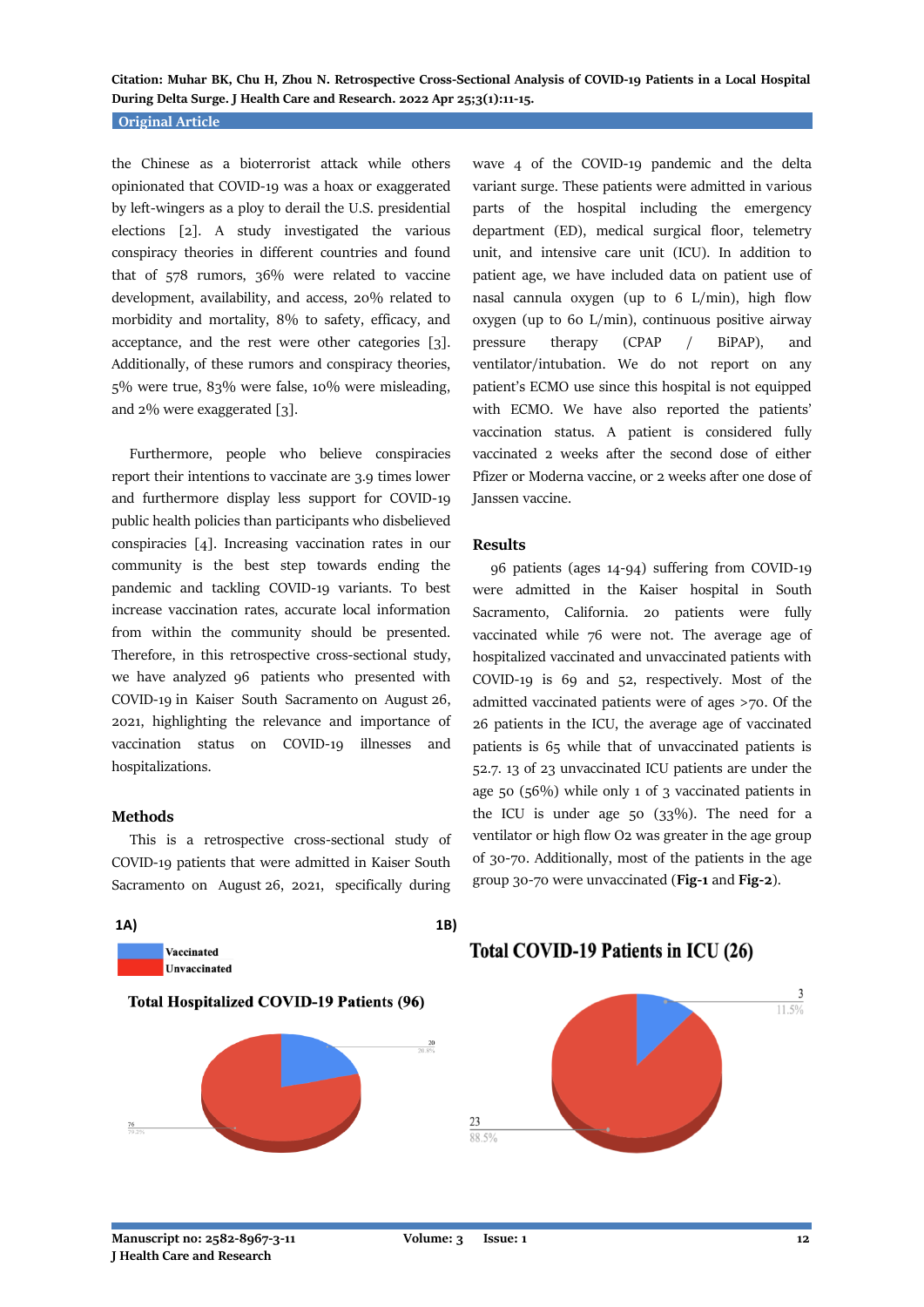**Original Article**





**Fig-1:**

 *Unvaccinated individuals make up the majority of the patient sample in any scenario. A. 79.2% of the admitted COVID-19 patients were unvaccinated. B. 88.5% of the patients in the ICU for COVID-19 were unvaccinated. C. 84.6% of the COVID-19 admitted patients requiring high flow oxygen were unvaccinated. D. 90.5% of the patients on ventilators were unvaccinated.*

 Of the 96 patients, 26 were in the ICU, of which 23 were unvaccinated. 21 patients were on mechanical ventilation, of which 19 were unvaccinated. 26 patients were on high flow oxygen of which 23 were unvaccinated. 88 patients were in the hospital because of COVID-19 related issues (91.7%). However, the other 8 were in the hospital for reasons unrelated to COVID-19 and of these 8 patients, 4 were unvaccinated.

#### **Discussion**

 Our data from a local hospital greatly corresponds with national data and trends. Aligned with nationwide data, the majority of the patients hospitalized with COVID-19 in our study were of the older age group (>40). Additionally, a shift in response to COVID-19 disease based on vaccination status was more prominent in ages >70. From ages 14-69, most of the patients with COVID-19 were unvaccinated however



 **2A)** Age Distribution of Hospitalized Vaccinated vs Unvaccinated COVID-19 Patients

### **Fig-2A:**

 *COVID-19 cases predominantly increased with age. From ages 10-70, most patients were unvaccinated however more patients >70 were vaccinated than unvaccinated.*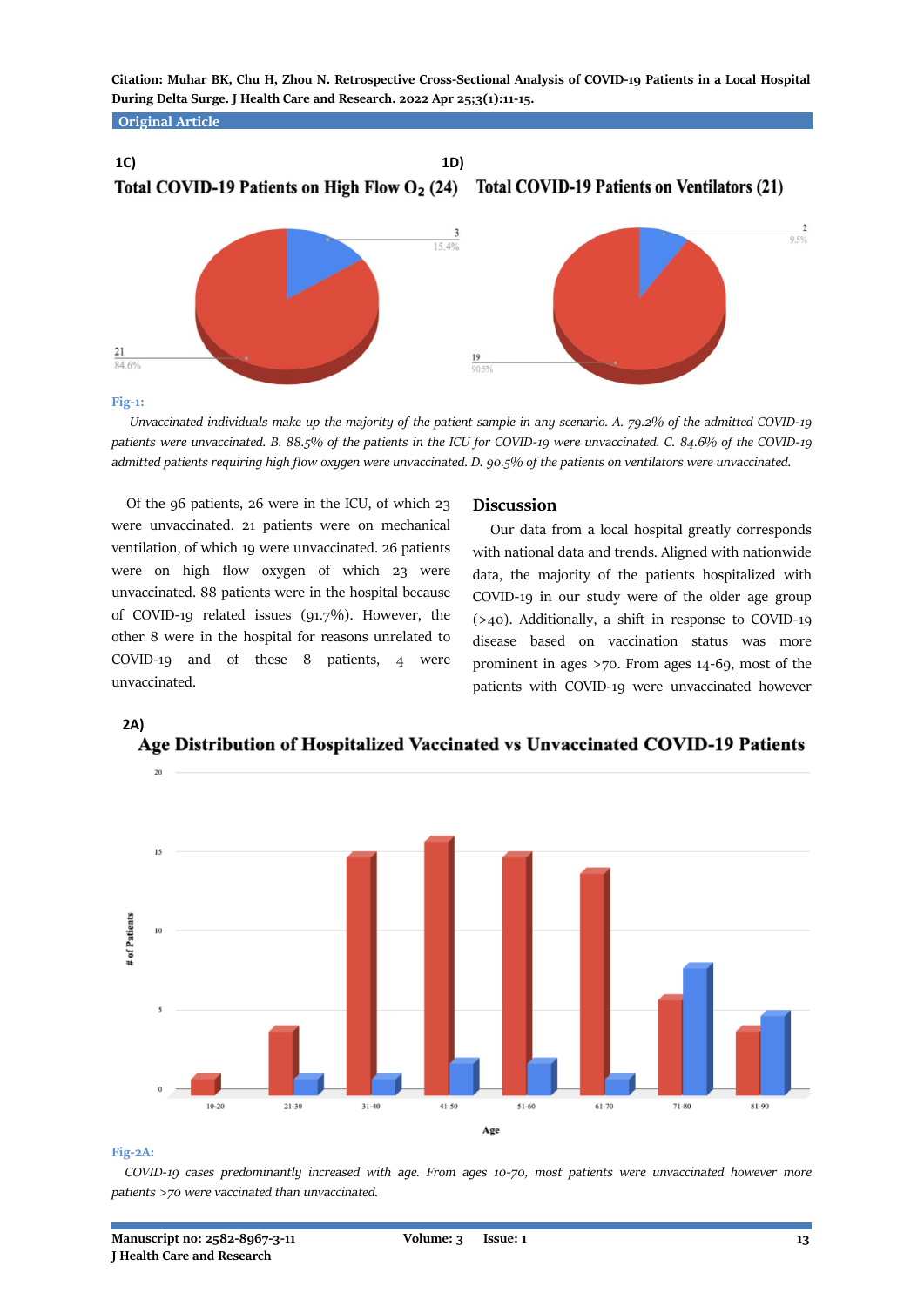**Original Article**

# **2B)**

# Age Distribution of Hospitalized Vaccinated vs Unvaccinated COVID-19 Patients as well was Distribution of Those in ICU



#### **Fig-2B:**

*Majority of the unvaccinated admitted patients were in the ICU.*

**<sup>2</sup>C)**





*Most of the COVID-19 patients on ventilators were unvaccinated.*

>70, the patient sample shifted towards primarily vaccinated patients. A breakthrough COVID-19 infection is one in which a fully vaccinated individual tests positive for COVID-19. Our data is consistent with the national trend, suggesting that those with vaccine breakthrough infections are from the older age group

while the unvaccinated patients tend to be younger. Furthermore, vaccine breakthrough infections also tend to have milder symptoms. 13 of 23 unvaccinated ICU patients were under the age 50 (56%) while only 1 of 3 vaccinated patients in the ICU was under age of 50 (33%). This further suggests Delta variant is making